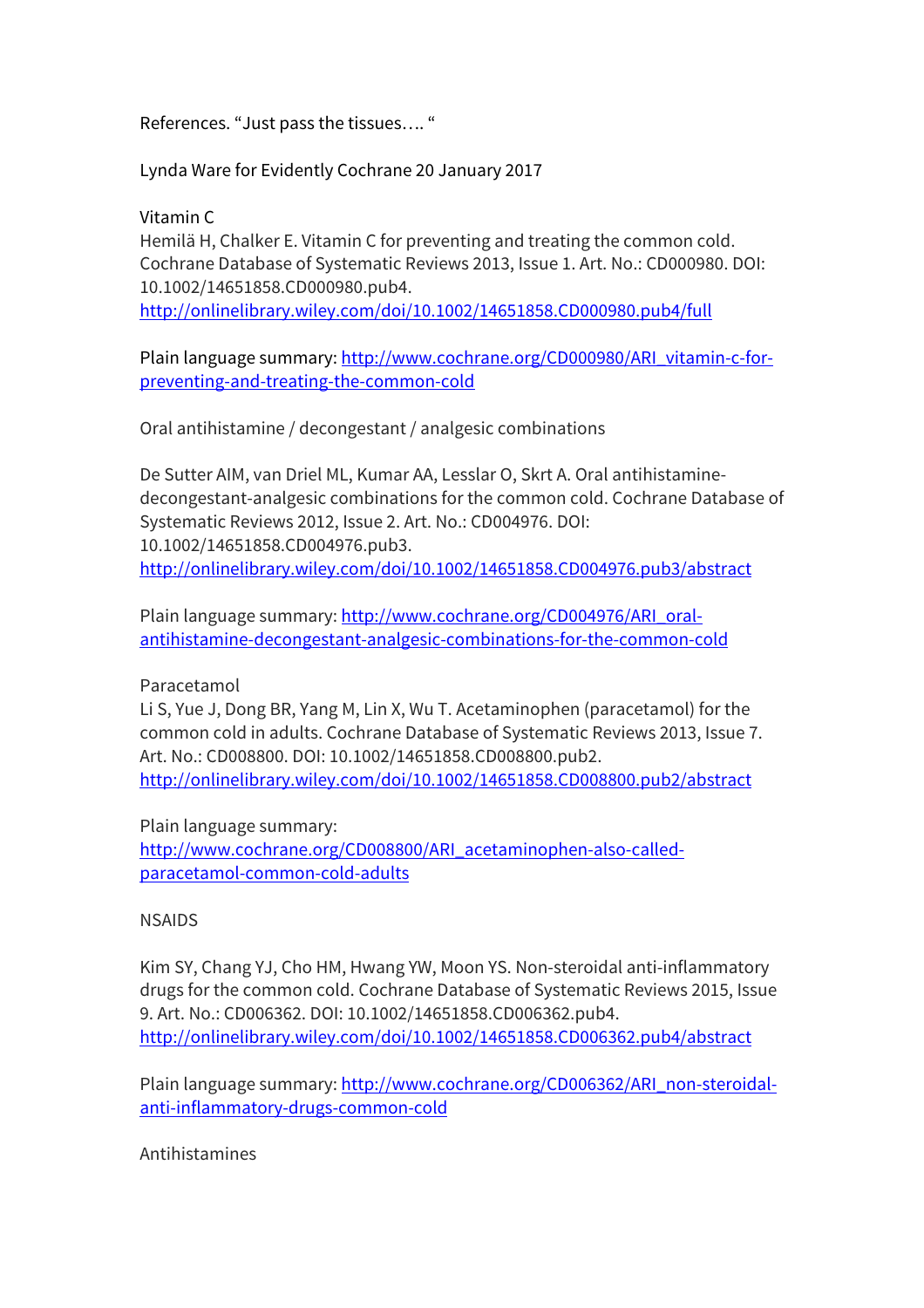De Sutter AIM, Saraswat A, van Driel ML. Antihistamines for the common cold. Cochrane Database of Systematic Reviews 2015, Issue 11. Art. No.: CD009345. DOI: 10.1002/14651858.CD009345.pub2.

http://onlinelibrary.wiley.com/doi/10.1002/14651858.CD009345.pub2/abstract

Plain language summary: http://www.cochrane.org/CD009345/ARI\_antihistamines-common-cold

Nasal decongestants

Deckx L, De Sutter AIM, Guo L, Mir NA, van Driel ML. Nasal decongestants in monotherapy for the common cold. Cochrane Database of Systematic Reviews 2016, Issue 10. Art. No.: CD009612. DOI: 10.1002/14651858.CD009612.pub2. http://onlinelibrary.wiley.com/doi/10.1002/14651858.CD009612.pub2/abstract

Plain language summary: http://www.cochrane.org/CD009612/ARI\_do-nasaldecongestants-used-alone-relieve-cold-symptoms

## **Antibiotics**

Kenealy T, Arroll B. Antibiotics for the common cold and acute purulent rhinitis. Cochrane Database of Systematic Reviews 2013, Issue 6. Art. No.: CD000247. DOI: 10.1002/14651858.CD000247.pub3.

http://onlinelibrary.wiley.com/doi/10.1002/14651858.CD000247.pub3/abstract

Plain language summary: http://www.cochrane.org/CD000247/ARI\_antibiotics-forthe-common-cold-an-infection-of-the-upper-respiratory-tract

## Corticosteroids

Hayward G, Thompson MJ, Perera R, Del Mar CB, Glasziou PP, Heneghan CJ. Corticosteroids for the common cold. Cochrane Database of Systematic Reviews 2015, Issue 10. Art. No.: CD008116. DOI: 10.1002/14651858.CD008116.pub3. http://onlinelibrary.wiley.com/doi/10.1002/14651858.CD008116.pub3/abstract

Plain language summary: http://www.cochrane.org/CD008116/ARI\_steroidscommon-cold

## Echinacea

Karsch-Völk M, Barrett B, Kiefer D, Bauer R, Ardjomand-Woelkart K, Linde K. Echinacea for preventing and treating the common cold. Cochrane Database of Systematic Reviews 2014, Issue 2. Art. No.: CD000530. DOI: 10.1002/14651858.CD000530.pub3.

http://onlinelibrary.wiley.com/doi/10.1002/14651858.CD000530.pub3/abstract

Plain language summary: http://www.cochrane.org/CD000530/ARI\_echinacea-forpreventing-and-treating-the-common-cold